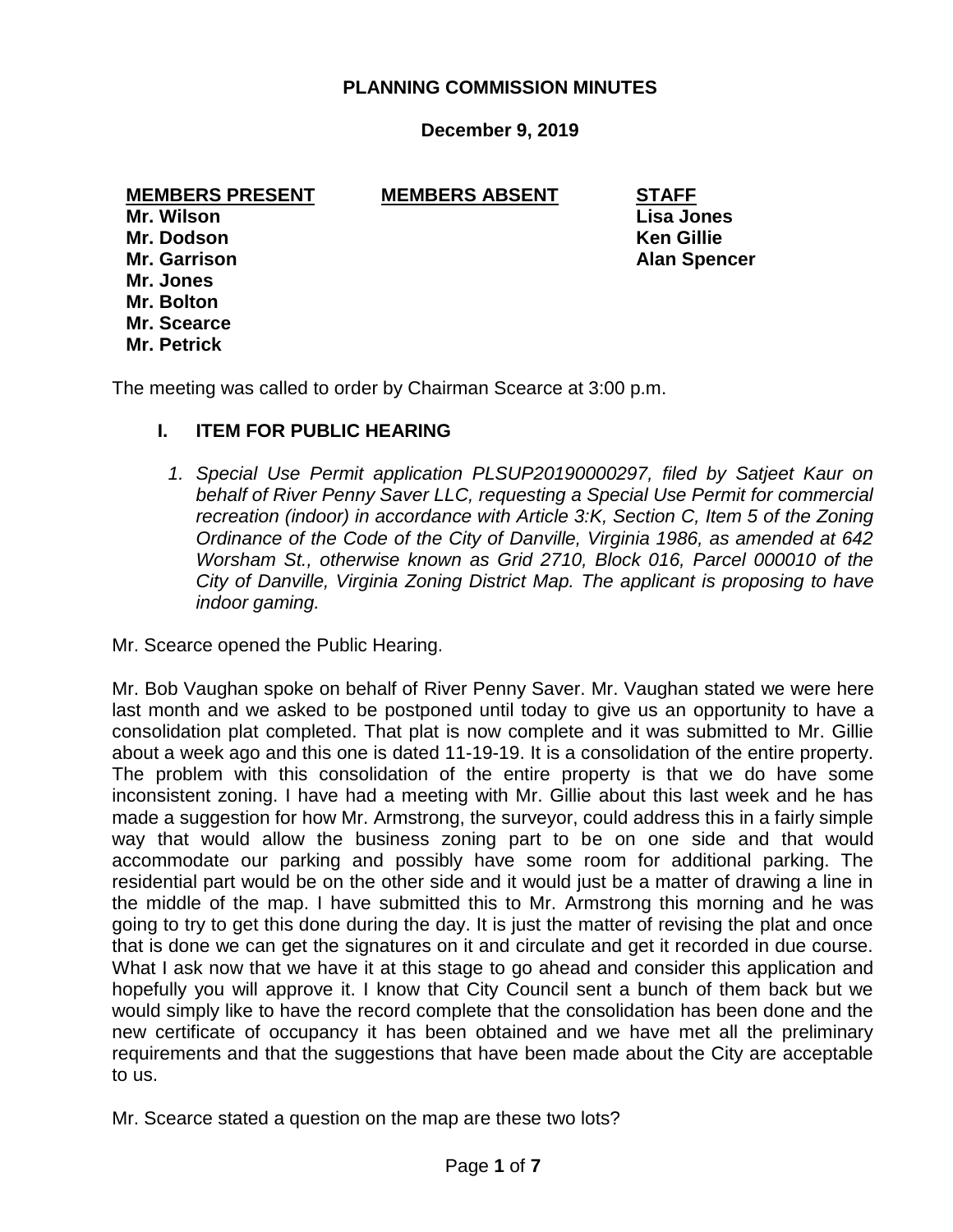Mr. Gillie stated the initial proposal was to consolidate everything into one. Because we have split zoning, you can't consolidate in split zoning. I drew the line on where they would make it into two lots that would fully comply. That is why staff said that it is minor and they should be able to fix that in a day or two. Staff believes that the consolidation has been addressed sufficiently and will be fully addressed by the time it makes it to City Council.

Mr. Scearce stated so it will be two separate lots?

Mr. Gillie stated two separate lots and one would have the commercial portion and the other one would have the residential. We are fine with the way that the map will be.

Beverly Richardson stated I am a member of the Friends of the Old West End. I'm also a member of the Danville Community with the best interest of Danville in mind. At the last Planning Commission meeting we had all these gaming applications in neighborhoods where they are already poor. We all know that Danville is trying to make a comeback. The problem I have with this and has made me come down here, all of these gaming facilities in convenience stores that are in neighborhoods that are economically at a disadvantage. There is no advantage at all to issue a special use permit in neighborhoods that are blighted, poor, struggling and poverty stricken. What I don't understand is that we talk about making Danville and reimagine Danville, is that the kind of Danville that we want to reimagine. I felt like the leadership in the Community, black and white, red and yellow will take us in the wrong direction. I sense that somebody thinks that a poor person wants to take their last few dollars, I'm already upset about the economic outlook and the lack of opportunities and jobs, taking their last few dollars and going to a gaming facility with some kind of false notion that you are going to hit it big or hit a jack pot. It is going to bring more crime and the police are going to have to take on more resources. I feel like all of us here want the best for Danville. What I can't understand is why we can't see that some of these things are just not good for our neighborhoods. Why do we want to take Danville backwards when we know that we want to Danville to be the best in the country? That is why I came here, because I think that Danville can do these things, but if I can see that gaming and convenience stores and blight those three things are strikes, what is a gaming facility with a video machine for winning money going to do for a poor person? It is going to take every nickel and dime that you have and bleed it out till you can't pay your light bill.

Amy Whitehouse stated I have a composed a little letter here that I would like to give to you folks. (Please see attached letter).

Mr. Jones stated Mrs. Whitehouse did you take this letter to City Council last week?

Ms. Whitehouse stated I just found out about it listening to the news.

Mr. Scearce stated if both of you would take your information to City Council next time it might help.

Mr. Vaughan stated I just want to remind you of something. We have a convenience store here it was a convenience store before we made this application and it will be a convenience store after it is determined. It is not a gaming parlor and it's not a casino. It is only being considered for three machines. I submit that this application should be approved, not turned down for the reasons that were brought to you.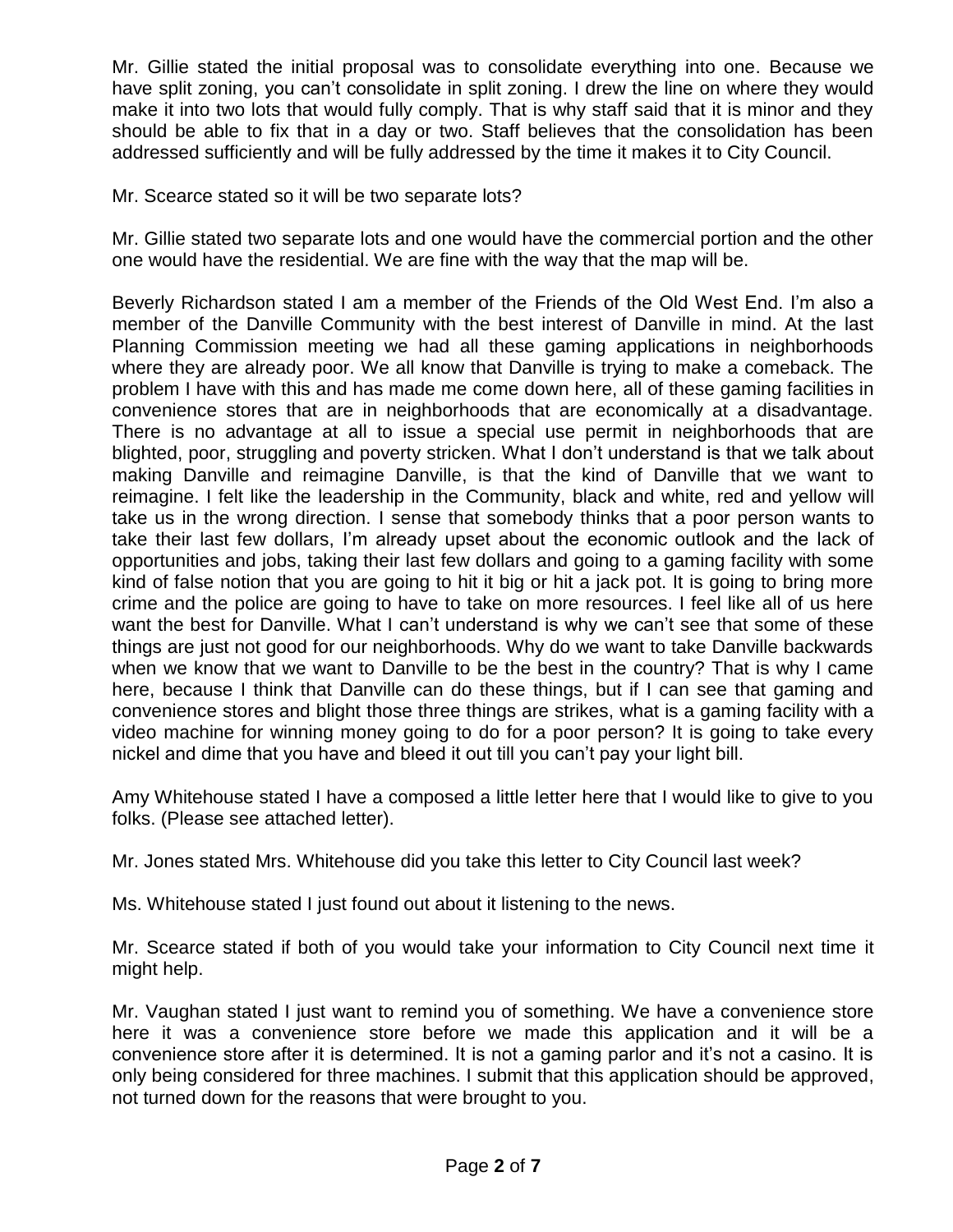Mr. Garrison stated the zoning code allows for these businesses to request a special use permit. We have to hear those cases when it comes to us. As it stands right now there is no definition in the code for indoor recreation. Which I am assuming is the reason that these cases last Tuesday were remanded to us to define indoor recreation and we will have a work session where we will try to do that. As for right now, the request these people are making is legal and it fits the code as it stands right now. We have a ninety day period in which to act on it from the time that it first comes to us and we have to take action.

Mr. Scearce closed the Public Hearing.

# **Mr. Bolton made a motion to recommend approval for special use permit PLSUP20190000297 subject to conditions by staff. Mr. Garrison seconded the motion. The motion was approved by a 6-1 vote.**

*2. Special Use Permit application PLSUP20190000311, filed by Danny Graves on behalf of Larry Soyars, requesting a Special Use Permit for commercial recreation (indoor) in accordance with Article 3.M, Section C, Item 4 of the Zoning Ordinance of the Code of City of Danville, Virginia 1986, as amended at 688 Mt Cross Rd Suite B, otherwise known as Grid 0708, Block 001, Parcel 000012 of the City of Danville, Virginia Zoning District Map. The applicant is proposing to have indoor gaming.*

Mr. Scearce opened the Public Hearing.

Mr. Scearce closed the Public Hearing.

# **Mr. Bolton made a motion to deny special use permit PLSUP20190000311. Mr. Dodson seconded the motion. The motion was denied by a 6-1 vote.**

- *3. Special Use Permit application PLSUP20190000312, filed by Chase Reeves on behalf of Jerry Davis, requesting a Special Use Permit for commercial recreation (indoor) in accordance with Article 3.M, Section C, Item 4 of the Zoning Ordinance of the Code of City of Danville, Virginia 1986, as amended at 2846 Riverside Dr, otherwise known as Grid 1710, Block 006, Parcel 000001 of the City of Danville, Mr. Garrison made a motion to table this till we have the information needed for this special use permit PLSUP20190000295. Mr. Bolton seconded the motion. The motion was approved by a 6-0 vote. Virginia Zoning District Map. The applicant is proposing to have indoor gaming.*
- Mr. Scearce opened the Public Hearing.
- Mr. Scearce closed the Public Hearing.

# **Mr. Dodson made a motion to deny special use permit PLSUP20190000312. Mr. Jones seconded the motion. The motion was denied by a 6-1 vote.**

4. Special Use Permit application PLSUP20190000330, filed by Uwashi Patel on behalf of Larry Soyers, requesting a Special Use Permit for commercial recreation (indoor) in accordance with Article 3.M, Section C, Item 4 of the Zoning Ordinance of the Code of City of Danville, Virginia 1986, as amended at 688 Mt Cross Rd,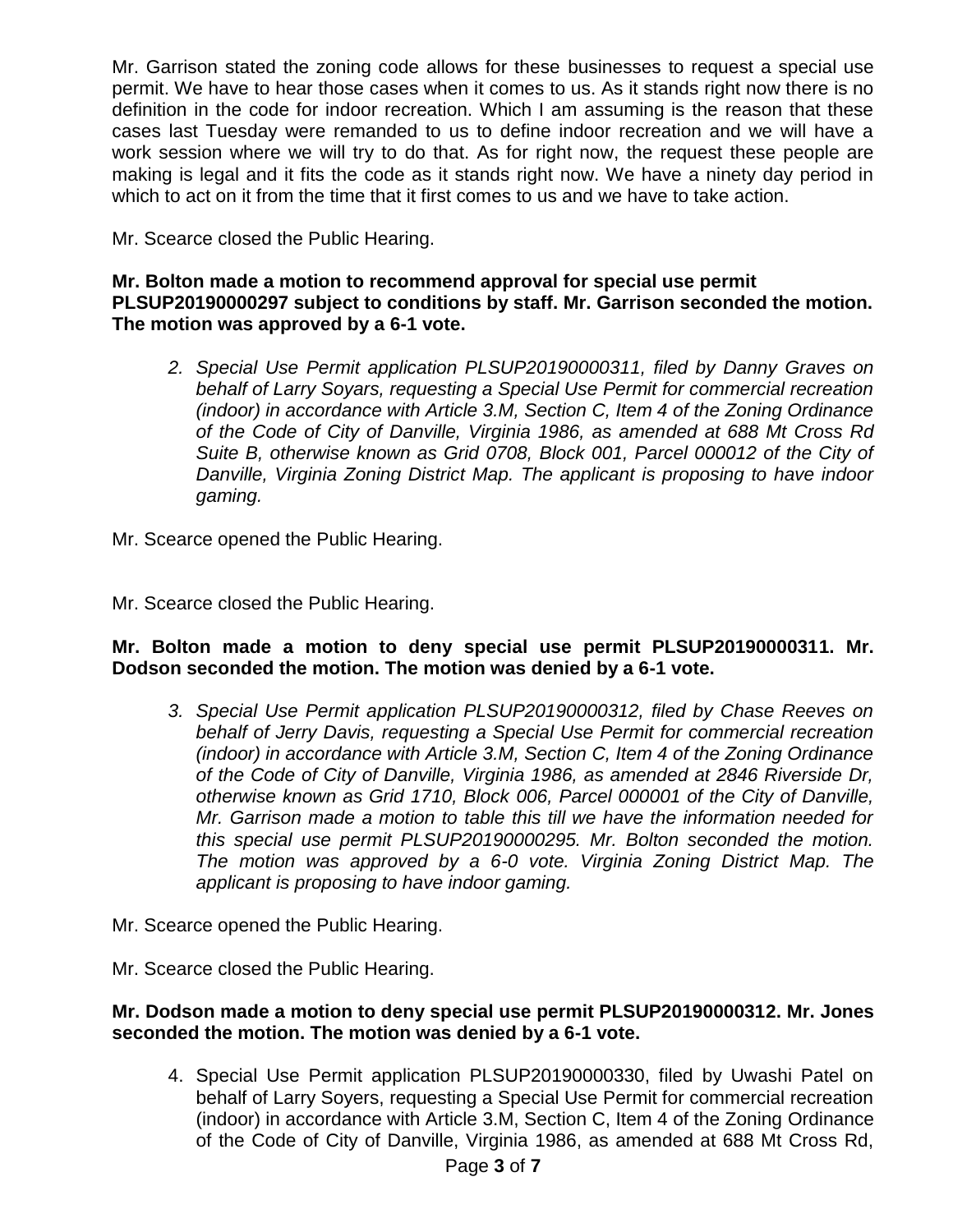Mr. Scearce opened the Public Hearing.

Uwashi Patel spoke on behalf on Larry Soyars. Ms. Patel stated we have done everything, but the only issue that we have right now is with the property. Mr. Larry Soyars is having his property surveyed and they have not finished it yet. I would like to postpone if it is possible.

Mr. Scearce closed the Public Hearing.

# **Mr. Jones made a motion to table this until we have the information needed for this special use permit PLSUP20190000330. Mr. Garrison seconded the motion. The motion was approved by a 7-0 vote**.

5. Special Use Permit application PLSUP20190000302, filed by Mubashar Choudhrey on behalf of Carlton H Cox, requesting a Special Use Permit for commercial recreation (indoor) in accordance with Article 3.M, Section C, Item 4 of the Zoning Ordinance of the Code of City of Danville, Virginia 1986, as amended at 545 Memorial Dr, otherwise known as Grid 1712, Block 007 Parcel 000004 of the City of Danville, Virginia Zoning District Map. The applicant is proposing to have indoor gaming.

Mr. Scearce opened the Public Hearing.

Mr. Mubashar Choudhrey spoke on his behalf in support of the application.

Mr. Gillie stated our staff member Mr. Stan Rush went out to confirm it they provided parking but the problem is the parking does not comply with the code. The spaces are not wide enough and they don't allow for access. If someone is parked in it you actually can't drive around it or the other spaces. While they may be painted on the ground they are not conforming. We are sticking by our recommendation and there is not enough parking that comply.

Mr. Scearce closed the Public Hearing.

# **Mr. Bolton made a motion to deny special use permit PLSUP20190000302. Mr. Dodson seconded the motion. The motion was denied by a 6-1 vote.**

*6. Special Use Permit application PLSUP20190000386, filed by Justin Williams & Michelle Adkins, requesting a Special Use Permit for commercial recreation (indoor) in accordance with Article 3.K, Section C, Item 5 of the Zoning Ordinance of the Code of City of Danville, Virginia 1986, as amended at 401 S. Ridge St., otherwise known as Grid 2713, Block 021, Parcel 000008 of the City of Danville, Virginia Zoning District Map. The applicant is proposing to have indoor gaming.*

Mr. Scearce opened the Public Hearing.

Ms. Michelle Adkins stated the request was not updated. We no longer want 24 hours because we understand that you want us to be closed at 11:00 pm and we are okay with the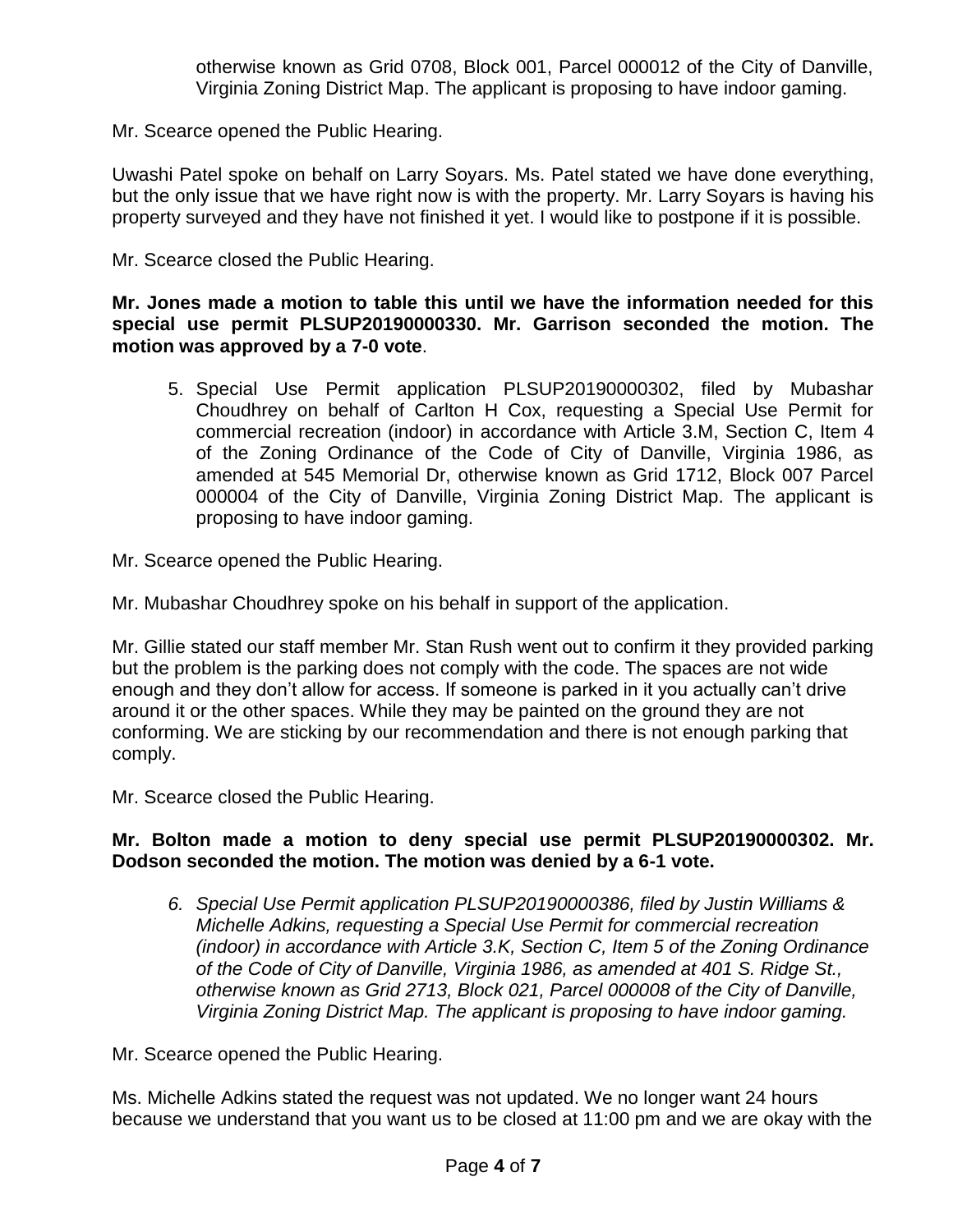guidelines. One thing that I would like to ask is the definition of multiplayer, because we are a little confused by that?

Mr. Gillie stated one person per machine.

Ms. Adkins stated so a pool table, only one person can play it?

Mr. Gillie stated if you are putting it in for money yes. If someone can go in there and win money playing pool, then it should be a one person game.

Ms. Adkins stated one person no matter what?

Mr. Gillie stated if they are going in there to win money. That is our recommendation.

Ms. Adkins stated just in the future can you make sure the definition is in there.

Mr. Gillie stated okay.

Ms. Adkins stated we are okay with everything that is there.

Mr. Petrick stated are we applying the same restrictions on a pool table as we would a gaming machine?

Mr. Gillie stated if they can win money at it, yes.

Mr. Petrick stated but I don't think that is the content.

Ms. Adkins stated no. It would be for recreation.

Mr. Gillie stated from a staff's stand point that would be very difficult to determine if they are winning money playing pool or not. Staff stands by its recommendation that if it's there consider that it should be for one player.

Mr. Jones stated they throw bean bags at Kick Back Jack's is only one person allowed to thrown bean bags?

Mr. Gillie stated they are not making money at Kick Back Jack's on throwing bean bags. bean bags are not electronic games. This could be a rabbit hole that is one of the issues with this whole system is these were games before and now they are saying skill based games. What defines that? There is nothing in the state code.

Mr. Jones we approved four or five months ago that you can throw axes can only one person do that at a time?

Mr. Gillie stated no money is changing hands except when they are buying beer or food at that place. They don't bet on hatchet throwing.

Ms. Adkins stated but they do pay to throw the axes correct?

Mr. Gillie stated correct but they don't walk out of there with more than they come in with.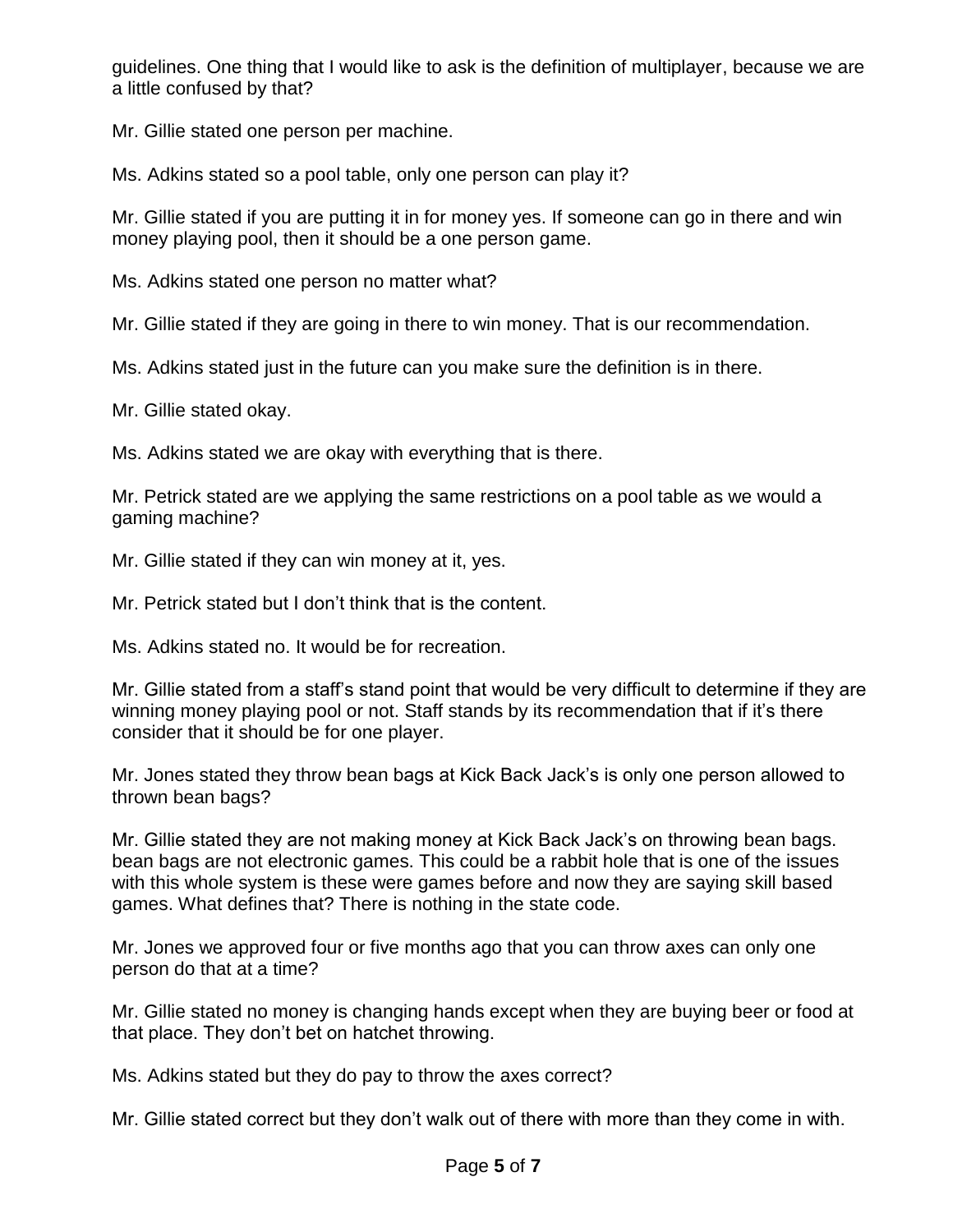Mr. Garrison stated I'm never going to be convinced that there are not two people betting on throwing axes. Nor will you convince me that at a current restaurant that has pool tables approved by Planning Commission and City Council that they are not betting on those pool tables.

Mr. Gillie stated we have what we have in front of us.

- Mr. Garrison stated you can't stop gambling.
- Mr. Scearce closed the Public Hearing.

**Mr. Wilson made a motion to table this until we have the information needed for this special use permit PLSUP20190000386. Mr. Jones seconded the motion. The motion was approved by a 4-3 vote.**

*7. Special Use Permit application PLSUP20190000397, filed by Kirpal Singh on behalf of Route 58 Raceway Inc, requesting a Special Use Permit for commercial recreation (indoor) in accordance with Article 3.M, Section C, Item 4 of the Zoning Ordinance of the Code of City of Danville, Virginia 1986, as amended at 2203 South Boston Road, otherwise known as Grid 4719, Block 004, Parcel 000003 of the City of Danville, Virginia Zoning District Map. The applicant is proposing to have indoor gaming.*

Mr. Scearce opened the Public Hearing.

Mr. Kirpal Singh spoke on behalf of Route 58 Raceway. Mr. Singh stated first issue if we have parking then the staff puts conditions on the number of machines. If the store doesn't have parking then we are in trouble. Second is the hours. If the store is open then the hours of operation should be 6 to 11. I have requested ten machines and staff says I can only have two machines. I believe that a minimum of six machines should be approved.

Mr. Scearce closed the Public Hearing.

**Mr. Bolton made a motion to approve this special use permit PLSUP20190000397 with subject to conditions by staff. Mr. Garrison seconded the motion. The motion was approved by a 6-1 vote.**

*8. Special Use Permit application PLSUP20190000430, filed by Schoolfield Properties LLC, requesting a Special Use Permit for a waiver to yard requirements per Article 3.Q, Section B, Item 23 & Article 3.0, Section C, Item 25, of the Zoning Ordinance of the Code of City of Danville, Virginia 1986, as amended at 1076 W. Main St, otherwise known as Grid 1605, Block 004, Parcel 0000035 of the City of Danville, Virginia Zoning District Map. The applicant is requesting a waiver to the minimum setback requirements for an existing historic office building to remain on a proposed new lot.*

Mr. Scearce opened the Public Hearing.

Mrs. Dorothy Jones stated I got this letter and they are going to take this building and move it to another block. My home is 300 yards from that building. So where is the building going to be?